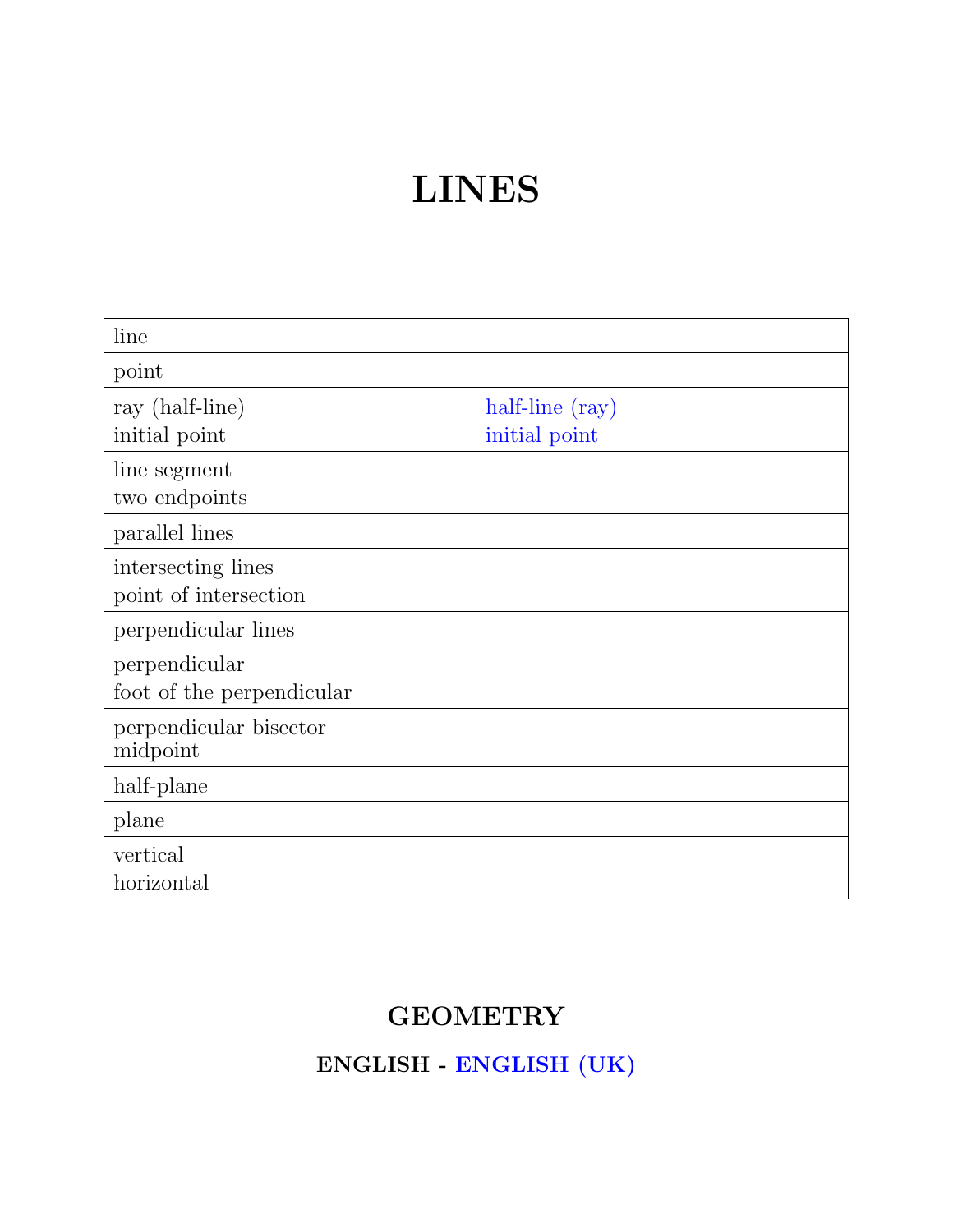## **CIRCLES**

| circle     |        |
|------------|--------|
| center     | centre |
| radius     |        |
| diameter   |        |
| arc        |        |
| chord      |        |
| secant     |        |
| tangent    |        |
| disc       |        |
| sector     |        |
| segment    |        |
| semicircle |        |

### **GEOMETRY**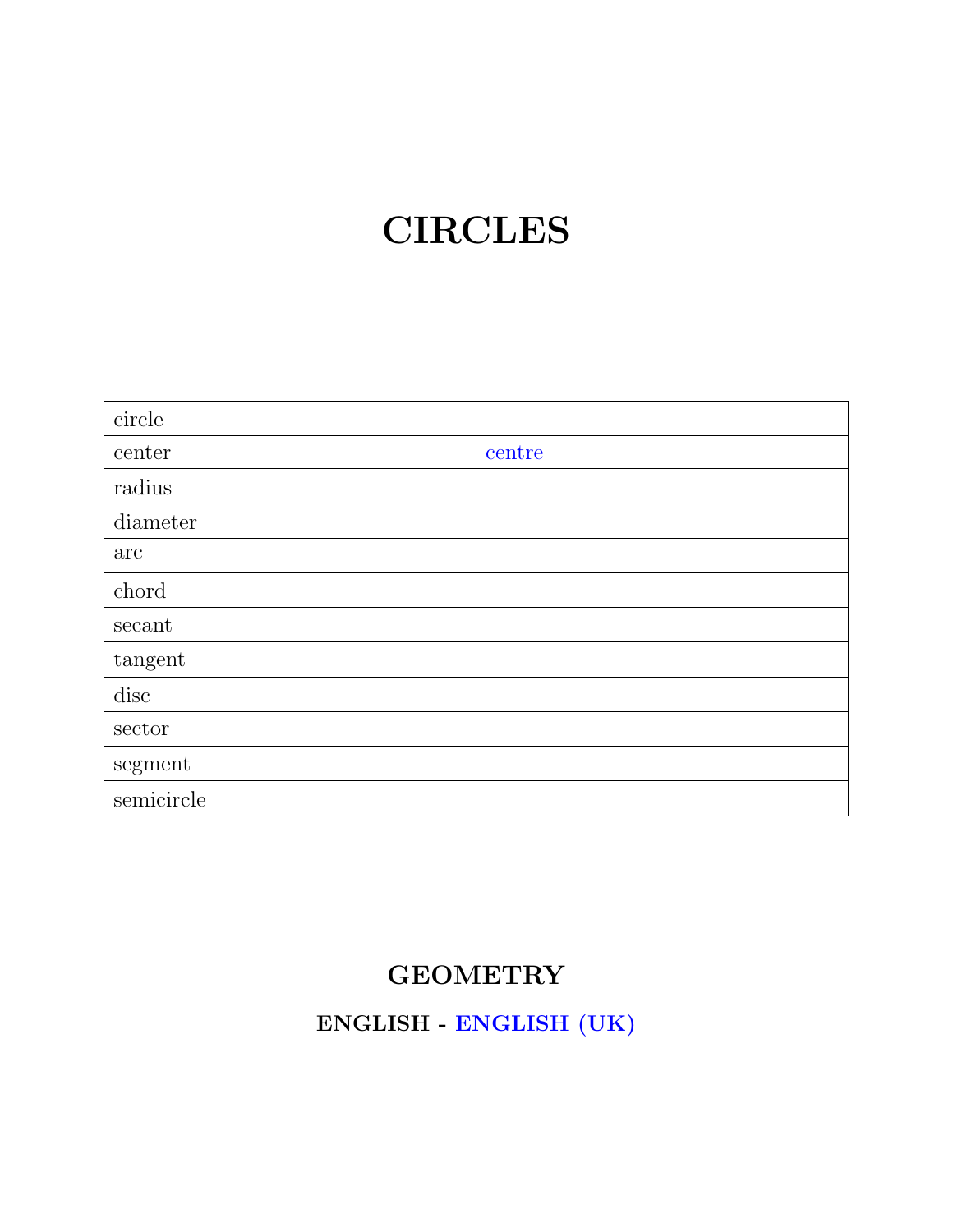## ANGLES

| angle                       |                            |
|-----------------------------|----------------------------|
| vertex                      |                            |
| side                        |                            |
| bisector                    |                            |
| acute angle                 |                            |
| right angle                 |                            |
| obtuse angle                |                            |
| straight angle              | half-turn (straight angle) |
| convex angle                |                            |
| reflex angle                |                            |
| zero angle                  |                            |
| full angle (complete angle) | full-turn                  |

### **GEOMETRY**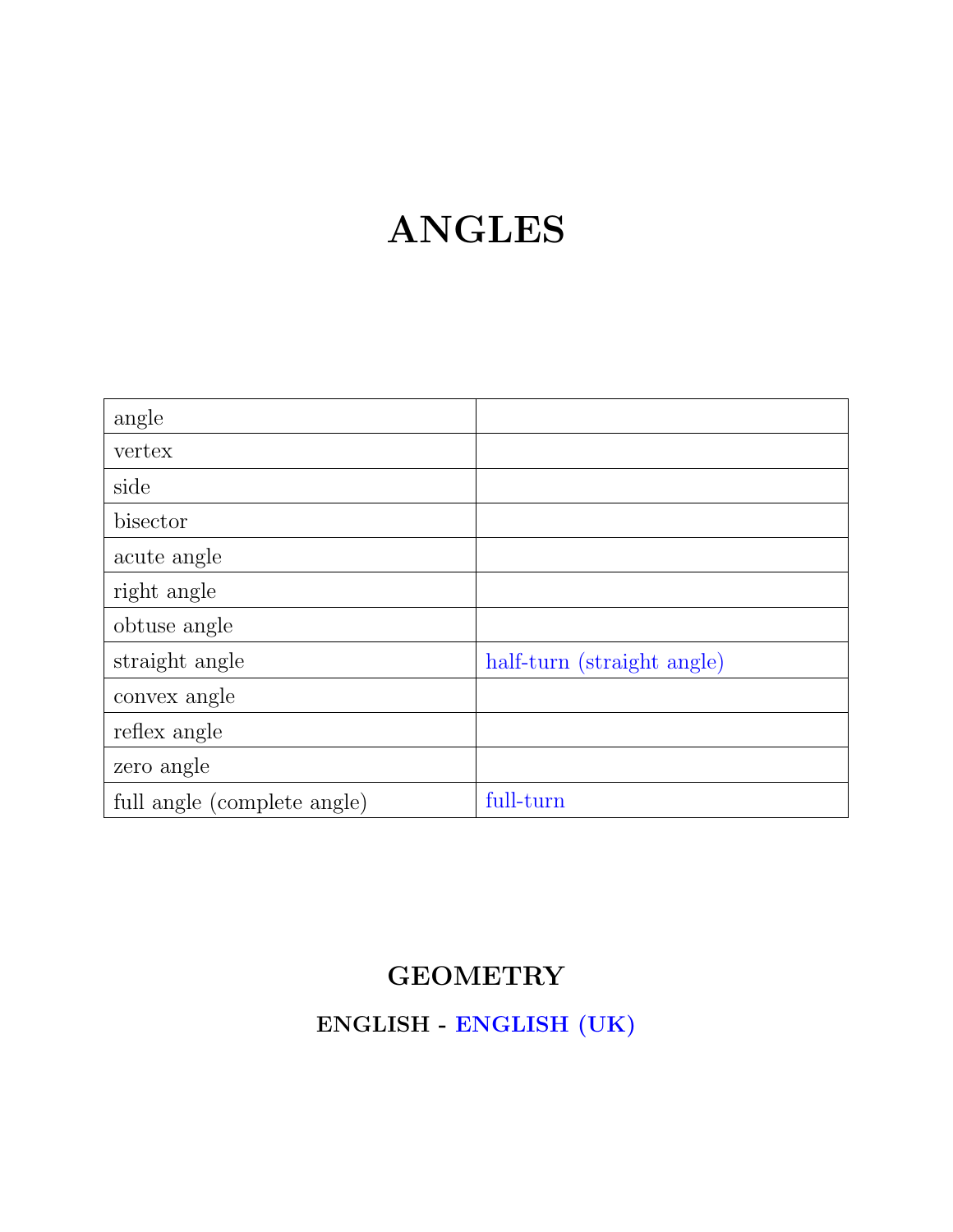## ANGLE PAIRS

| vertical angles           | vertically opposite angles                      |
|---------------------------|-------------------------------------------------|
| equal angles              |                                                 |
| complementary angles      |                                                 |
| supplementary angles      |                                                 |
| interior angles           |                                                 |
| corresponding angles      |                                                 |
| alternate interior angles | alternate angles (interior alternate<br>angles) |
| alternate exterior angles | exterior alternate angles                       |
| adjacent angles           |                                                 |
| linear pair               | adjacent supplementary angles                   |
| interior angle            |                                                 |
| exterior angle            |                                                 |
| inscribed angle           |                                                 |
| central angle             |                                                 |

### **GEOMETRY**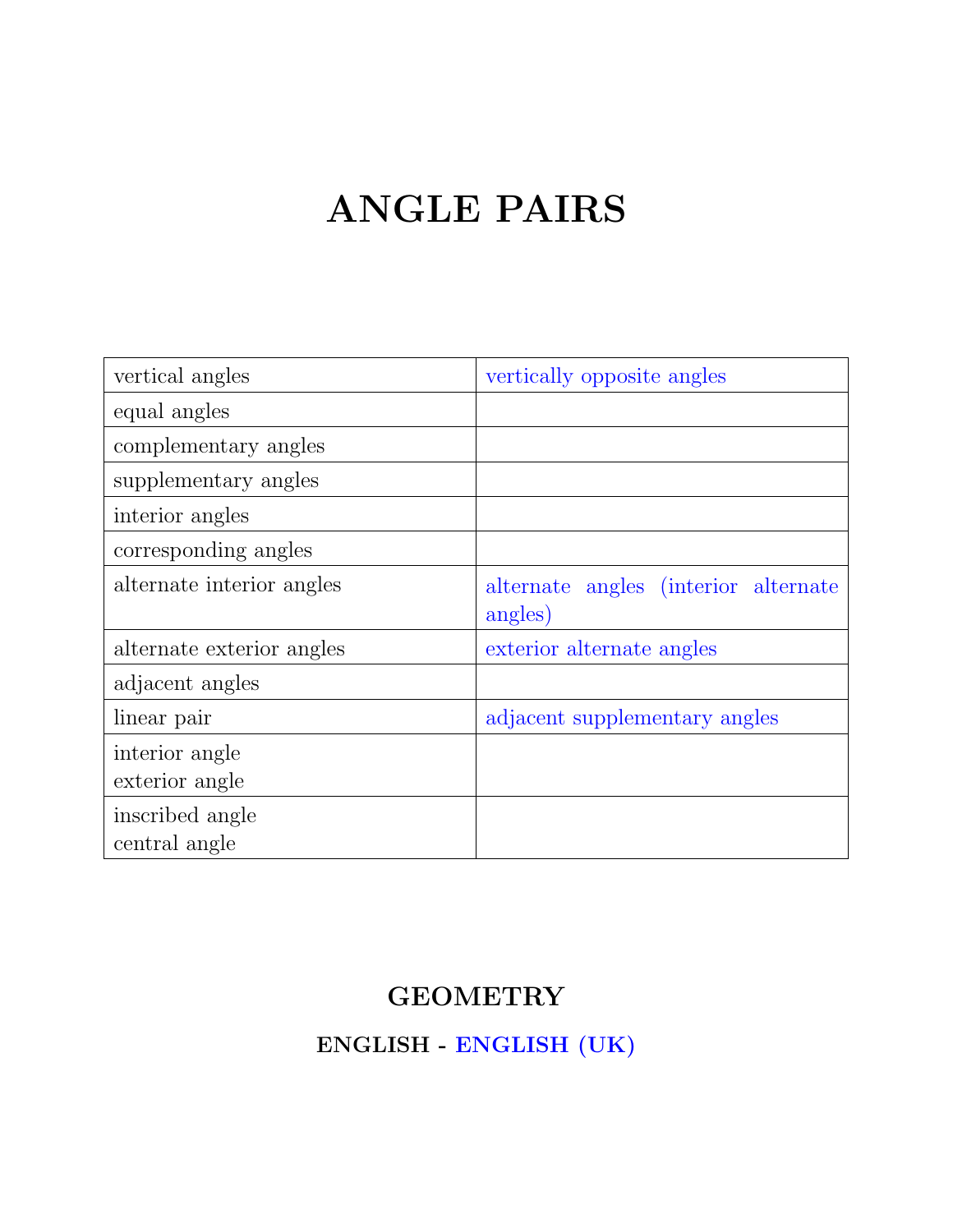## TRIANGLES

| acute triangle         |                       |
|------------------------|-----------------------|
| right triangle         | right-angled triangle |
| obtuse triangle        |                       |
| height                 |                       |
| base                   |                       |
| equilateral triangle   |                       |
| isosceles triangle     |                       |
| scalene triangle       |                       |
| base                   | base                  |
| leg                    | side                  |
| hypotenuse             | hypotenuse            |
| leg                    | base                  |
| opposite leg           | opposite side         |
| adjacent leg           | adjacent side         |
| median                 |                       |
| perpendicular bisector |                       |

#### **GEOMETRY**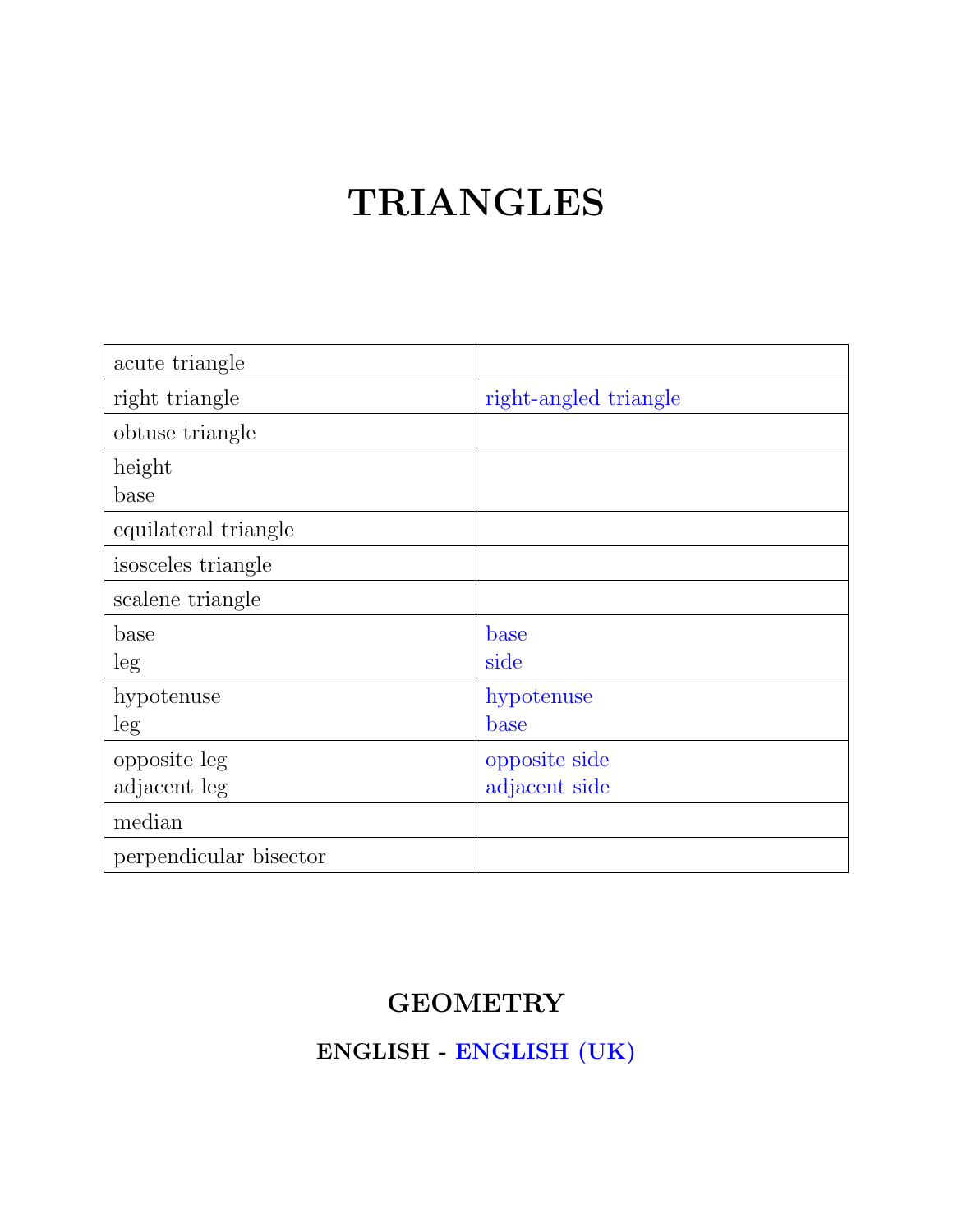# QUADRILATERALS

| square                  |                        |
|-------------------------|------------------------|
| rectangle               |                        |
| rhombus                 |                        |
| parallelogram           |                        |
| kite                    |                        |
| dart                    |                        |
| antiparallelogram       |                        |
| irregular quadrilateral |                        |
| trapezoid               | trapezium              |
| two bases               | two parallel sides     |
| two legs                | "the two other sides"  |
| isosceles trapezoid     | isosceles trapezium    |
| right-angled trapezoid  | right-angled trapezium |

#### **GEOMETRY**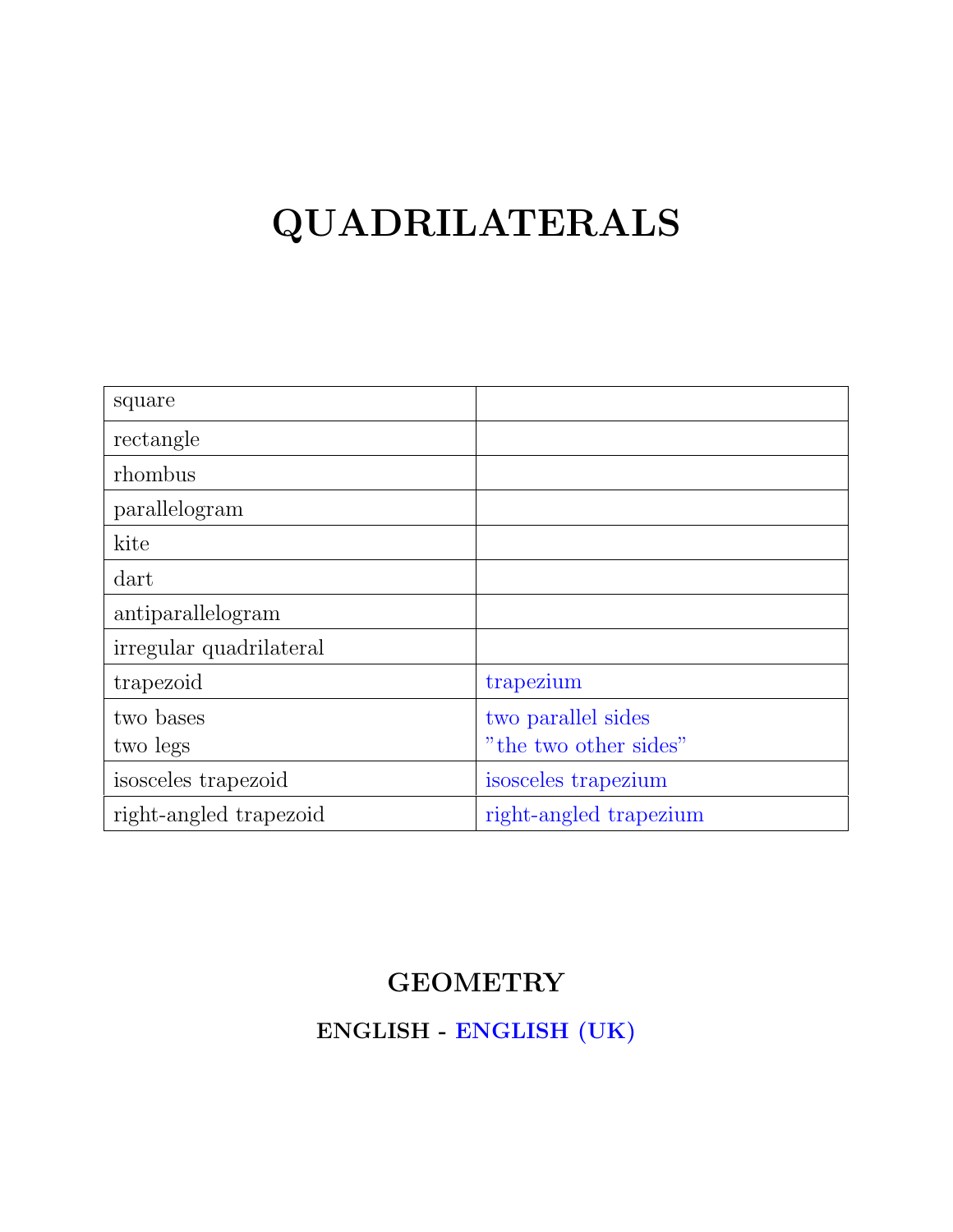# POLYGONS

| convex polygon                                                      |  |
|---------------------------------------------------------------------|--|
| vertex (corner)                                                     |  |
| side                                                                |  |
| diagonal                                                            |  |
| regular polygon                                                     |  |
| apothem                                                             |  |
| concave polygon                                                     |  |
| self-intersecting polygon                                           |  |
| tangential polygon<br>for example the tangential quadrilat-<br>eral |  |
| inscribed circle                                                    |  |
| cyclic polygon<br>[for example the cyclic quadrilateral]            |  |
| circumscribed circle                                                |  |

### **GEOMETRY**